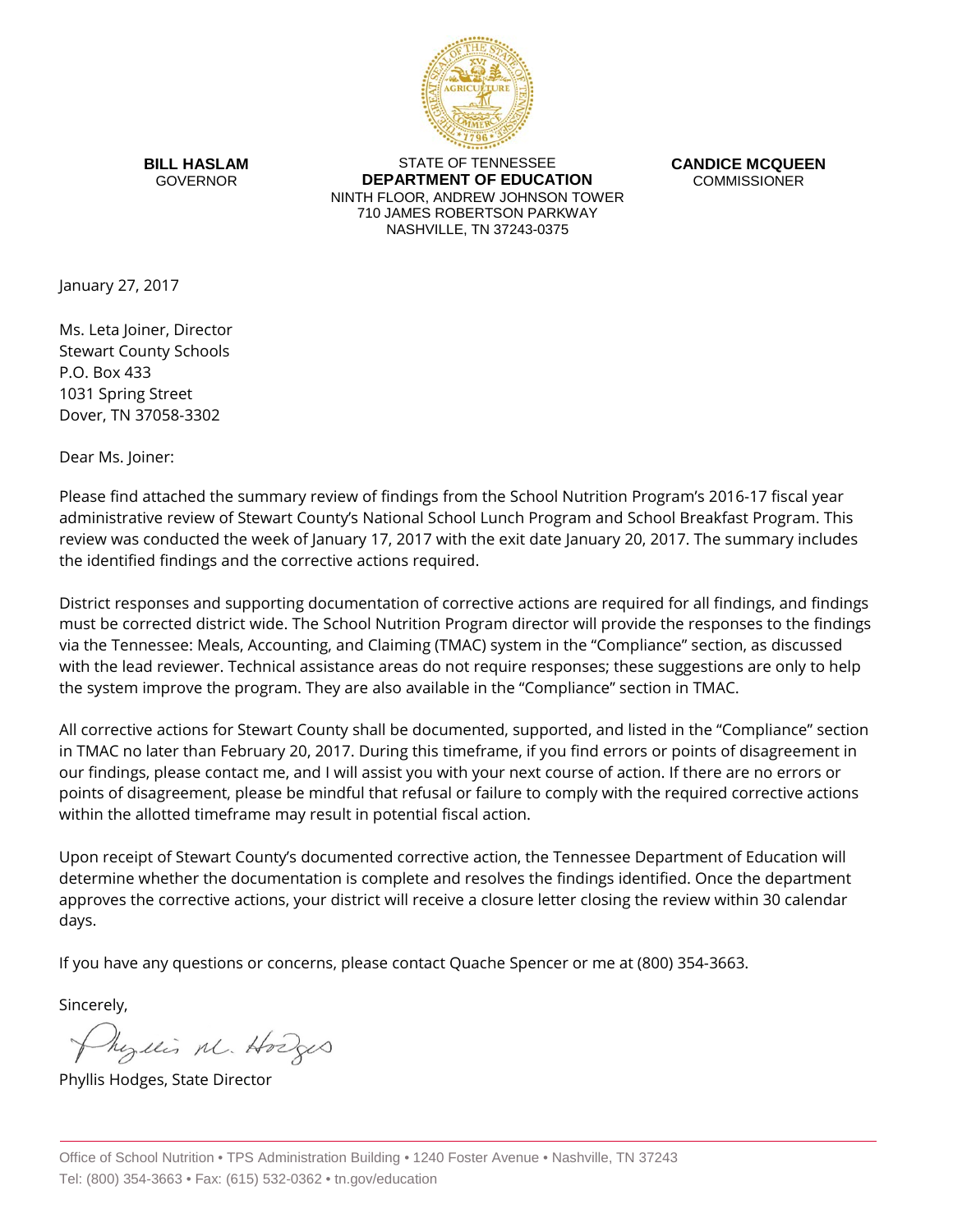

## **Stewart County (810)**

**Review ID: 1162**

## **Exit Conference Date: 1/20/2017**

Review Year: 2017

Month of Review: December

Lead Reviewer: Audra Henderson

|      | <b>Findings</b> |                            |                                   |
|------|-----------------|----------------------------|-----------------------------------|
| Area |                 | <b>Finding Description</b> | <b>Required Corrective Action</b> |

## **SFA - Level Findings**

| $200 -$<br>Verification                   | $V-0200$ | The notification letter<br>does not contain all of<br>the correct wording<br>regarding acceptable<br>papers, specifically<br>paycheck stubs and the<br>timeframe allowed for<br>payment history<br>information. It also does<br>not contain a toll free<br>number or reverse<br>charge instructions and<br>the non-discrimination<br>statement is not correct. | Correct letters to contain all<br>required information.<br>Upload corrected letter in the<br>corrective action response tab.                            |
|-------------------------------------------|----------|----------------------------------------------------------------------------------------------------------------------------------------------------------------------------------------------------------------------------------------------------------------------------------------------------------------------------------------------------------------|---------------------------------------------------------------------------------------------------------------------------------------------------------|
| 300 - Meal<br>Counting<br>and<br>Claiming | $V-0300$ | Number of total<br>breakfast meals claimed<br>on district reports were<br>not consistent. Further<br>review of additional<br>documentation found<br>that some reports were<br>corrected prior to on site<br>but other reports were<br>still inaccurate.<br>Therefore, the number<br>claimed is incorrect.                                                      | Revise breakfast meal counts on<br>claim to reflect accurate<br>numbers.<br>Upload a revised claim summary<br>to the corrective action response<br>tab. |
| 800 - Civil<br>Rights                     | $V-0800$ | The verification letter to<br>households indicating<br>that their application                                                                                                                                                                                                                                                                                  | Update the verification letter to<br>include the correct non-<br>discrimination statement.                                                              |